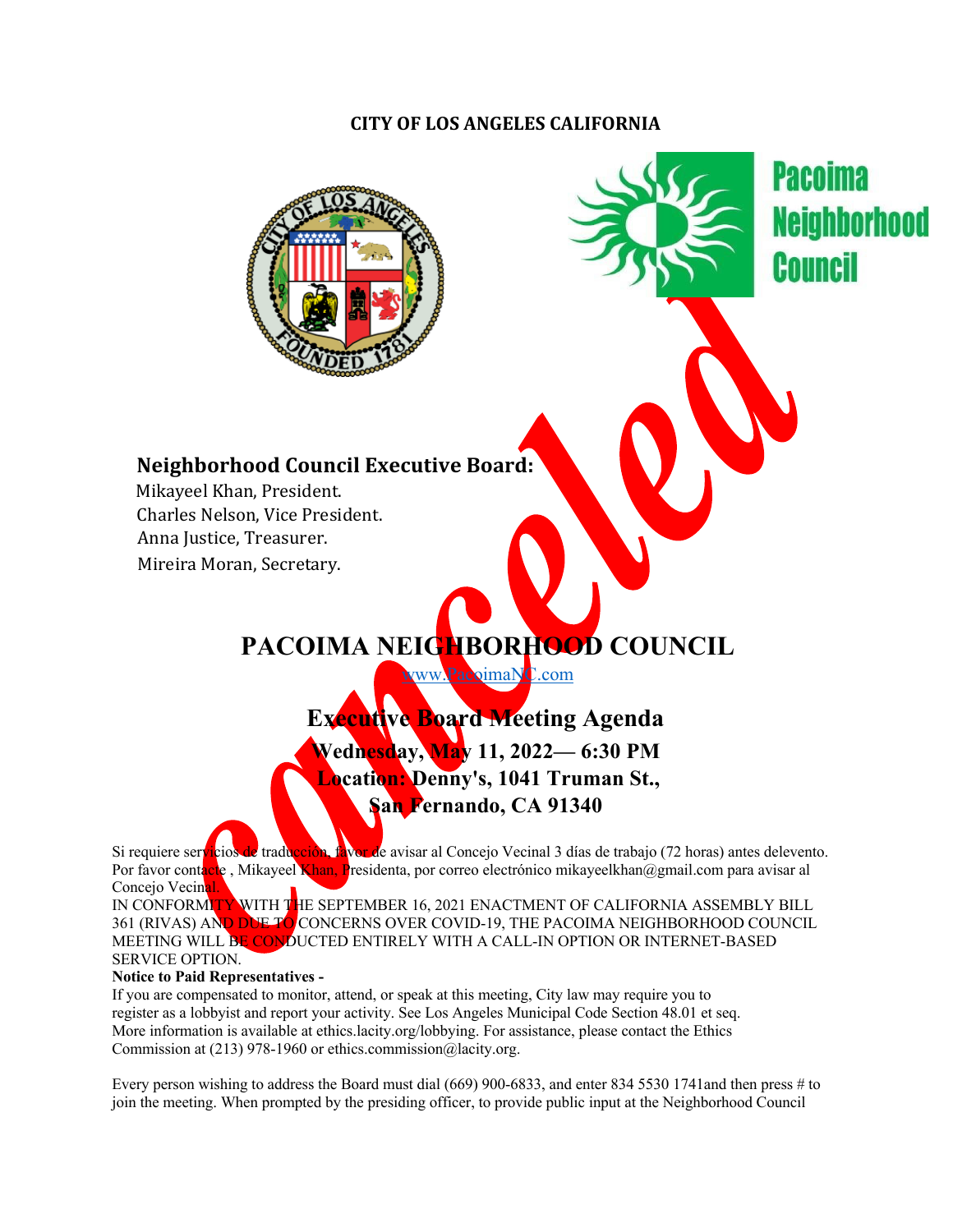meeting the public will be requested to dial \*9 or use the Raise Hand option, to address the Board on any agenda item before the Board takes an action on an item. Comments from the public on agenda items will be heard only when the respective item is being considered. Comments from the public on other matters not appearing on the agenda that are within the Board's jurisdiction will be heard during the General Public Comment period. Please note that under the Brown Act, the Board is prevented from acting on a matter that you bring to its attention during the General Public Comment period; however, the issue raised by a member of the public may become the subject of a future Board meeting. Public comment is limited to 2 minutes per speaker, unless adjusted by the presiding officer of the Board. / Toda persona que desee dirigirse a la Junta debe marcar (669) 900-6833, ingresar 834 5530 1741 y luego presionar # para unirse a la reunión. Cuando el funcionario que preside lo solicite, para proporcionar comentarios del público en la reunión del Consejo Vecinal, se le pedirá al público que marque \* 9 o use la opción Levantar la mano, para dirigirse a la Junta sobre cualquier tema de la agenda antes de que la Junta tome una acción sobre un tema. Los comentarios del público sobre los temas de la agenda se escucharán solo quando se esté considerando el tema respectivo. Los comentarios del público sobre otros asuntos que no aparecen en la agenda y que están dentro de la jurisdicción de la Junta se escucharán durante el período de Comentarios del Público en Page 2 of 5

General. Tenga en cuenta que en virtud de la Ley Brown, la Junta no puede actuar sobre un asunto que usted señale durante el período de Comentarios del Público General; sin embargo, la cuestión planteada por un miembro del público puede convertirse en el tema de una futura reunión de la Junta. Los comentarios públicos están limitados a 2 minutos por orador, a menos que el presidente de la Junta lo modifique. AB 361 Updates:

Public comment cannot be required to be submitted in advance of the meeting, only real-time public comment is required.

If there are any broadcasting interruptions that prevent the public from observing or hearing the meeting, the meeting must be recessed or adjourned.

If members of the public are unable to provide public comment or be heard due to issues within the Neighborhood Council's control, the meeting must be recessed or adjourned.

Any messaging or virtual background is in the control of the individual board member in their personal capacity and does not reflect any formal position of the Neighborhood Council or the City of Los Angeles.

The Neighborhood Council system enables civic participation for all Angelenos and serves as a voice for improving government responsiveness to local communities and their needs. We are an advisory body to the City of Los Angeles, comprised of volunteer stakeholders who are devoted to the mission of improving our communities and bringing government closer to us.

No formal meeting shall be held, or business conducted, or votes taken, in the absence of a quorum. A quorum shall consist of nine (9) members of the Board. No floating quorums are allowed.

- **1.** WELCOMING
	- Call to or **ii** Roll Call

#### **2. GENERAL PUBLIC COMMENT ON NON-AGENDA ITEMS:**

*Comments from the public on non-agenda items within the Board's jurisdiction (Up to two (2) minutes per speaker, the Chair has the authority to adjust, if necessary, to equal time limits).*

#### **3. ADMINISTRATIVE/MOTIONS/UPDATES:**

- **i Motion/Discussion/vote for the Agenda Items (10 Minutes).**
- **ii Motion/Discussion/vote for the Minute Taker**. **(10 Minutes).**